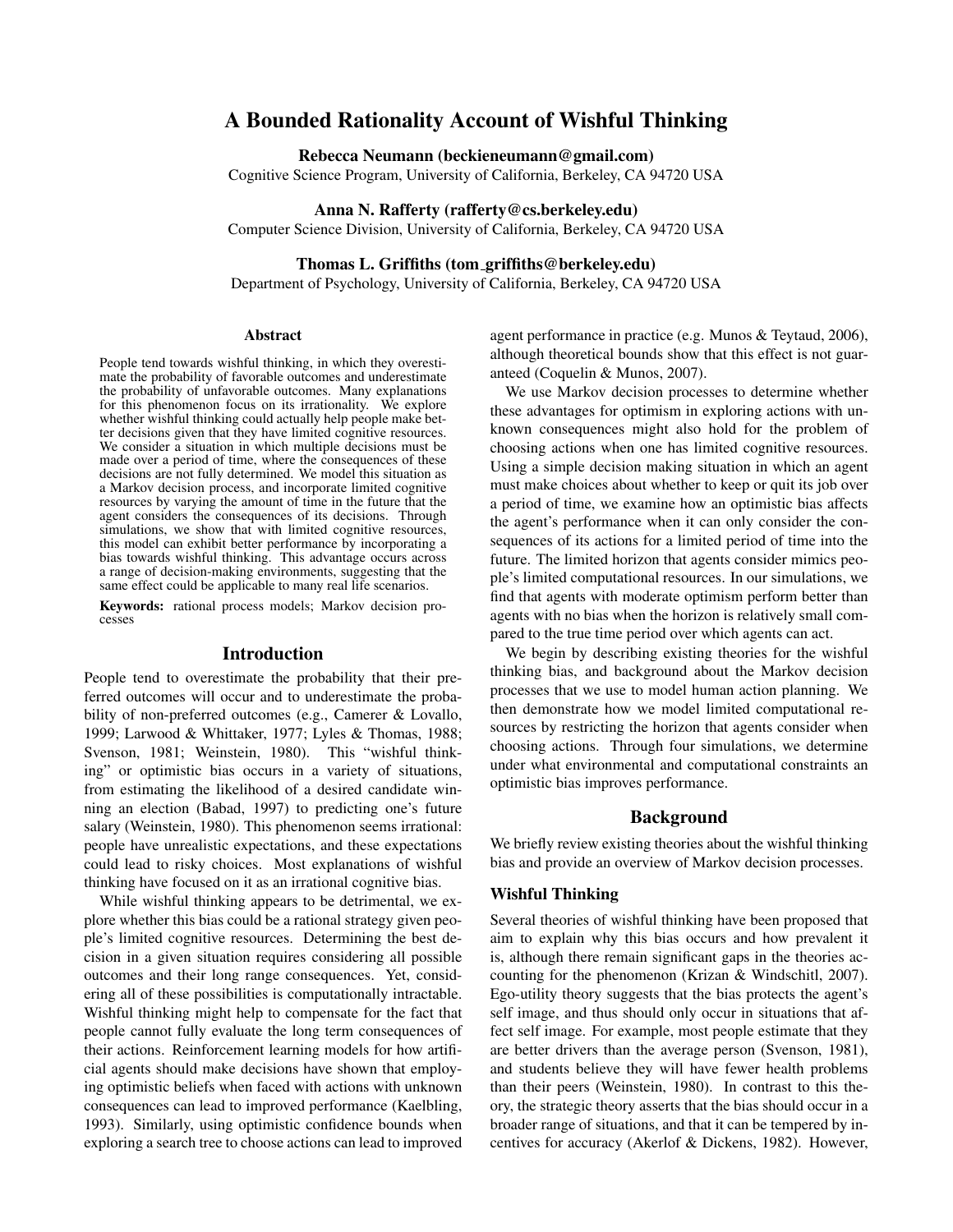both of these theories conflict with some experimental evidence showing that wishful thinking occurs in decisions not involving self image and that incentives for accuracy have limited effects on people's beliefs (Babad, 1997; Mayraz, 2011). Wishful thinking has also been explained as emerging from other cognitive biases, such as confirmation bias, cognitive dissonance, and failure to correct for information asymmetries rather than from a causal link between preferences and beliefs (Kahneman, Slovic, & Tversky, 1982; Knox & Inkster, 1968). For instance, Knox and Inkster (1968) explain observations that individuals' perceptions of a horse's likelihood of winning a race increased after betting on the horse as instances of reducing post-decision cognitive dissonance. While experimental evidence supports the existence of wishful thinking, none of these theories suggests it plays a part in improving decision making.

#### Markov Decision Processes

A Markov decision process (MDP) is a decision-theoretic model of sequential decision making that naturally incorporates actions with uncertain effects and takes into account both immediate and future consequences (see Sutton & Barto, 1998, for an overview). MDPs model both the environment in which actions are being taken and the effect of the agent's actions on this environment. Formally, MDPs are defined by a tuple  $\langle S, A, T, R, \beta \rangle$ . At each time *t*, the environment is in some state  $s_i \in S$ . The agent chooses an action  $a \in A$ , and the transition model  $T$  encodes the conditional probabilities  $p(s_i^{(t+1)}$  $\binom{(t+1)}{i}$   $[a, s]$ <sup>(t)</sup>  $j^{(t)}$  that the state at time  $t + 1$  will be  $s_i$  given that the current state is  $s_j$  and the action chosen is *a*. MDPs may have either finite or infinite horizons. In a finite horizon MDP, which is the type we consider, the number of time steps in which an agent acts is limited to some *N*. Finite horizon MDPs must take into account both the current state and the amount of time remaining for the agent to act.

The incentive structure or goals are encoded in the reward model *R*. For each state-action pair,  $R(s, a)$  is equal to the immediate reward of choosing action *a* in state *s*. Usually, an agent is trying to choose actions that will result in large rewards over the period of time in which it can act. Thus, the agent must determine the value of each action for each state and timestep, taking into account both immediate and long term rewards. This value is known as the *Q*-value, and the optimal values  $Q_t^*$  are defined as those achieved by always choosing the action with highest expected value for the current state *s* and timestep *t*:

$$
Q_t^*(s, a) = R(s, a) + \beta \sum_{s' \in S} p(s'|a, s) \max_{a'} Q_{t+1}^*(s', a'), \quad (1)
$$

where  $\beta$  is a discount factor that weights the value of immediate versus future rewards. The optimal *Q*-function can be calculated using dynamic programming (Bellman, 1957).

### Approximating Optimal Planning

Finite horizon MDPs provide a framework for calculating the best action in any state and with any amount of time remaining. Given unlimited computational resources, an agent with accurate beliefs about the transition and reward models will perform at least as well as an agent with biased beliefs. However, with limited resources, calculating the optimal policy may not be possible. Instead, approximations, such as limiting the horizon that the agent considers when planning its actions, are necessary. The complexity of solving for the optimal policy scales exponentially with the number of years in the future that are considered. Thus, limiting this horizon of consideration significantly reduces the complexity of the problem that the agent must solve. We explore whether a wishful thinking bias could prove advantageous when the planning horizon is small. We first consider this scenario in a specific decision-making environment, defined by the transition and reward models, and then conduct additional simulations that consider a broader set of environments to determine when the wishful thinking bias results in higher rewards.

To explore possible computational benefits of wishful thinking, we set up a Markov decision process in which various degrees of bias are expressed as inflated and deflated transition probabilities to high and low value states in agents' perception of the decision-making problem. Because agents' beliefs about the transition matrices affect their beliefs about the value of taking an action in a given state, differences in beliefs result in different action policies. For all of our simulations, we consider the problem of an agent making jobrelated choices and measure performance as the total earned rewards (salary) over the course of a fixed number of years.

### Simulation 1: A Simple Example

We first set transition and reward matrices reflecting typical trends for salaries and ease of acquiring a particular job.

#### Methods

The simulation covers the problem of an agent choosing to *keep* or *quit* its current job over the course of  $N = 40$  years. The states *S* correspond to five possible jobs, which we label 'unemployed,' 'waiter,' 'police officer,' 'banker,' and 'movie star.' Since the MDP has a finite horizon, the policy defines which action to take at each time and in each state. Choosing *keep* means that the agent retains its current job for the next year and earns the full annual salary of that job. This reward is constant: there is no increase in salary over time. Choosing *quit* means that the agent takes a new job in the next year and earns a reward of half the annual salary of the current job.

The reward model reflects the fact that unemployment is typically the least remunerative of the jobs and movie star is the most: unemployment earns \$0, waiter earns \$30,000, police officer earns \$50,000, banker earns \$150,000, and movie star earns \$1,000,000. The transition matrix for choosing *quit* follows a realistic ordering of the prevalence and difficulty of achieving each profession (Figure  $1(a)$ ) The four agents we consider are shown in Figure 1: *realistic* agents have accurate beliefs that are equal to the true transition matrix, *optimistic* agents believe that higher valued states are more likely and lower valued states are less likely, *highly optimistic* agents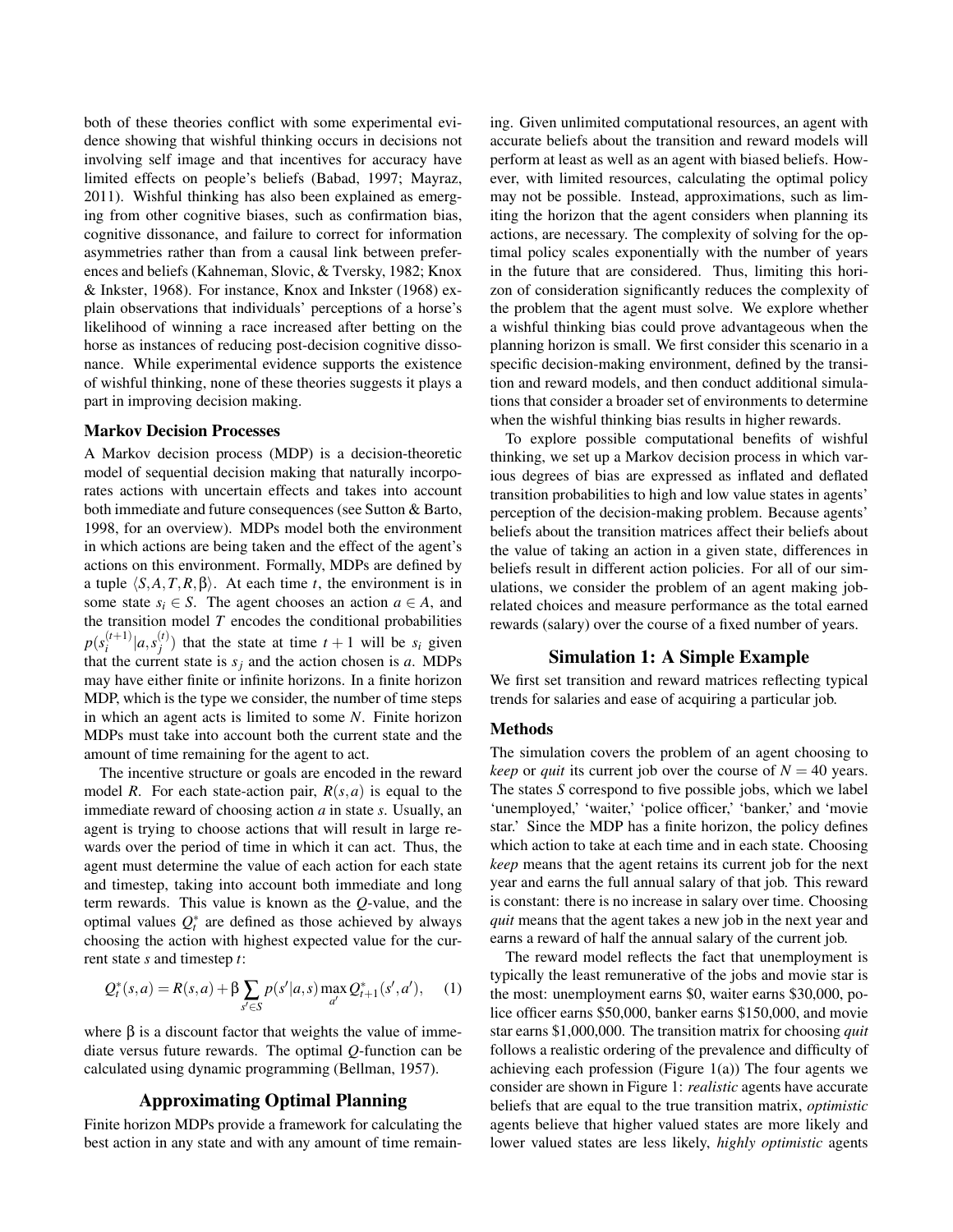| 0.005<br>0.650<br>0.200<br>0.010<br>0.070<br>0.0200<br>0.010<br>0.135<br>Unemployed<br>0.600<br>0.300<br>0.0200<br>0.670<br>0.300<br>0.010<br>$\bf{0}$<br>Waiter<br>0.010<br>0.005<br>Waiter<br>0.785<br>0.200<br>$\overline{0}$<br>0.020<br>0.335<br>0.005<br>0.370<br>0.010<br>Police<br>0.650<br>0.010<br>Police<br>0.600<br>$\overline{0}$<br>$\overline{0}$<br>0.200<br>0.300<br>0.010<br>Banker<br>0.145<br>0.650<br>0.005<br>0.090<br>0.600<br>Banker<br>$\Omega$<br>$\mathbf{0}$<br>0.020<br>Movie Star<br>0.080<br>0.600<br>0.300<br>$\overline{0}$<br>0.140<br>0.200<br>0.010<br>$\overline{0}$<br>0.650<br>(d)<br>Waiter<br>Police<br>Movie Star<br>Banker<br>Waiter<br>Police<br>Unemployed<br>Banker<br>Movie Star<br>Unemployed<br>0.050<br>0.800<br>0.050<br>0.100<br>$\Omega$<br>Unemployed<br>0.240<br>0.650<br>0.100<br>0.010<br>$\Omega$<br>0.100<br>0.800<br>Waiter<br>0.100<br>$\overline{0}$<br>$\Omega$<br>Waiter<br>0.100<br>0.010<br>$\mathbf{0}$<br>0.890<br>$\Omega$<br>0.100<br>0.800<br>Police<br>0.100<br>$\mathbf{0}$<br>$\Omega$<br>0.010<br>$\mathbf{0}$<br>0.340<br>Police<br>0.650<br>$\Omega$<br>0.800<br>0.050<br>Banker<br>0.150<br>$\mathbf{0}$<br>$\Omega$<br>$\mathbf{0}$<br>0.250<br>0.100<br>0.650<br>$\overline{0}$<br>Banker | (a)        | Unemployed | Waiter | Police | Banker | Movie Star | (b) | Unemployed | Waiter | Police | Banker | Movie Star |
|---------------------------------------------------------------------------------------------------------------------------------------------------------------------------------------------------------------------------------------------------------------------------------------------------------------------------------------------------------------------------------------------------------------------------------------------------------------------------------------------------------------------------------------------------------------------------------------------------------------------------------------------------------------------------------------------------------------------------------------------------------------------------------------------------------------------------------------------------------------------------------------------------------------------------------------------------------------------------------------------------------------------------------------------------------------------------------------------------------------------------------------------------------------------------------------------------------------------------------------------------------------------------|------------|------------|--------|--------|--------|------------|-----|------------|--------|--------|--------|------------|
|                                                                                                                                                                                                                                                                                                                                                                                                                                                                                                                                                                                                                                                                                                                                                                                                                                                                                                                                                                                                                                                                                                                                                                                                                                                                           | Unemployed |            |        |        |        |            |     |            |        |        |        |            |
|                                                                                                                                                                                                                                                                                                                                                                                                                                                                                                                                                                                                                                                                                                                                                                                                                                                                                                                                                                                                                                                                                                                                                                                                                                                                           |            |            |        |        |        |            |     |            |        |        |        |            |
|                                                                                                                                                                                                                                                                                                                                                                                                                                                                                                                                                                                                                                                                                                                                                                                                                                                                                                                                                                                                                                                                                                                                                                                                                                                                           |            |            |        |        |        |            |     |            |        |        |        |            |
|                                                                                                                                                                                                                                                                                                                                                                                                                                                                                                                                                                                                                                                                                                                                                                                                                                                                                                                                                                                                                                                                                                                                                                                                                                                                           |            |            |        |        |        |            |     |            |        |        |        |            |
|                                                                                                                                                                                                                                                                                                                                                                                                                                                                                                                                                                                                                                                                                                                                                                                                                                                                                                                                                                                                                                                                                                                                                                                                                                                                           | Movie Star |            |        |        |        |            |     |            |        |        |        |            |
|                                                                                                                                                                                                                                                                                                                                                                                                                                                                                                                                                                                                                                                                                                                                                                                                                                                                                                                                                                                                                                                                                                                                                                                                                                                                           |            |            |        |        |        |            |     |            |        |        |        |            |
|                                                                                                                                                                                                                                                                                                                                                                                                                                                                                                                                                                                                                                                                                                                                                                                                                                                                                                                                                                                                                                                                                                                                                                                                                                                                           | (c)        |            |        |        |        |            |     |            |        |        |        |            |
|                                                                                                                                                                                                                                                                                                                                                                                                                                                                                                                                                                                                                                                                                                                                                                                                                                                                                                                                                                                                                                                                                                                                                                                                                                                                           | Unemployed |            |        |        |        |            |     |            |        |        |        |            |
|                                                                                                                                                                                                                                                                                                                                                                                                                                                                                                                                                                                                                                                                                                                                                                                                                                                                                                                                                                                                                                                                                                                                                                                                                                                                           |            |            |        |        |        |            |     |            |        |        |        |            |
|                                                                                                                                                                                                                                                                                                                                                                                                                                                                                                                                                                                                                                                                                                                                                                                                                                                                                                                                                                                                                                                                                                                                                                                                                                                                           |            |            |        |        |        |            |     |            |        |        |        |            |
| Movie Star<br>0.050<br>0.100<br>$\overline{0}$<br>0.850<br>$\overline{0}$<br>0.010<br>$\mathbf{0}$<br>Movie Star<br>0.240<br>0.100<br>0.650                                                                                                                                                                                                                                                                                                                                                                                                                                                                                                                                                                                                                                                                                                                                                                                                                                                                                                                                                                                                                                                                                                                               |            |            |        |        |        |            |     |            |        |        |        |            |

Figure 1: (a) True transition matrix for the action *keep* in Simulation 1. (b) Transition matrix considered by the optimistic agent. 1: (a) True transition matrix for the action *quit* in Simulation 1. (b) Transition matrix considered by the optimistic agent. Figure 1: (a) True transition matrix for the action *quit* in Simulation 1. (b) Transition matrix considered by the optimistic agent. (c) Transition matrix considered by the highly optimistic agent. (d) Transition matrix considered by the pessimistic agent

exaggerate the beliefs of optimistic agents, and *pessimistic* agents believe higher valued states are less likely and lower valued states are more likely.

We simulated 100,000 episodes for each agent and possible horizon. We considered eight possible horizons over which the agent could plan: 1, 2, 4, 5, 8, 10, 20, or 40 years. At a horizon of one year, only the immediate value of the action is considered, and thus agents always keep their initial jobs. A horizon of 40 years is equivalent to an agent with no computational limitations on planning. We model planning with a horizon *h* as an agent finding an optimal policy for *h* years, carrying out this contingent policy, and then planing for *h* additional years, repeating this process until the full time has elapsed. This pattern might be thought of as analogous to a "five year plan": decisions are made to maximize the reward from the next *h* years, and while the five year plan is contingent upon the effects of each action in the plan, consequences after the length of the plan are not considered.<sup>1</sup> Each agent follows an optimal policy for their beliefs and the planning horizon, with a small probability ε of deviating from this policy at each timestep. This probability reflects the fact that human decision making is noisy; for all simulations,  $\varepsilon = 0.05$ . We set the discount factor  $\beta = 1$ , resulting in future rewards having the same value as immediate rewards.

### Results

As shown in Figure 2, the optimistic and highly optimistic agents earned more money on average than the realistic agent for small planning horizons. Both of these policies are more likely to take the risk of quitting a low paying job than the realistic policy. For small horizons, this risk taking is advantageous as it helps to compensate for the limited amount of time that the agent is considering. For larger horizons, the realistic agent can better estimate the value of risk taking, and thus outperforms the other policies. Across all horizons, there is no advantage for the pessimistic agent.

# Simulation 2: Sampled Rewards

The results of Simulation 1 demonstrate that it is possible for an optimistic agent to outperform a realistic agent when the agent considers the effects of a decision over only a limited amount of time. However, these results do not illustrate whether this advantage holds for a variety of different types of reward and transition matrices. To explore how far these results generalize, we next consider a more general set of possible reward matrices, sampled from different distributions.

### Methods

Simulation 2 was conducted in the same way as Simulation 1, except that the reward matrix was varied for each episode. We consider sampling annual salaries from three distributions: an exponential distribution, a power law distribution, and a uniform distribution. For each distribution, we set the mean  $\mu = 100,000$ , and for the uniform distribution, we set the allowed range of rewards to 2*µ*. The exponential distribution produces the most skewed distribution, favoring small values, while the power law distribution is also skewed but has a heavier tail. To maintain the structure of higher salaries for harder to acquire jobs, we sort the sampled salaries such that the ordering matches Simulation 1: the highest salary goes to the *movie star* job and the lowest to *unemployed*.

We simulated 10,000 episodes for each horizon, agent, and reward distribution. For each episode, we sampled a reward matrix, then generated episodes for each agent with that reward matrix. To compare earnings across episodes, we record the proportion of possible earnings that were earned in a given episode, where the possible earnings are the number of years in the episode  $(N = 40)$  multiplied by the maximum salary.

### Results

As shown in Figure 2, the average proportion of earnings acquired varies across the three reward distributions, but the agents show similar trends in earnings relative to one another. Unlike in Simulation 1, we do not see an advantage for the highly optimistic agent, even at short horizons; instead, this agent underperforms all other agents. However, a small advantage for the optimistic agent persists: at planning horizons of two, four, and five years, this agent has higher earnings than the realistic agent.

 $<sup>1</sup>$ An alternative possibility for incorporating the constraint of</sup> planning over a limited number of years into an MDP is to have the agent use the  $Q_1$ -values for the first action until the  $N - h - 1$ th year, and then use the remaining  $Q_t$  values for the final  $h-1$  years. All simulations in this paper have also been conducted with this version of the policy, and results are very similar to using the "*h* year plan" version of the policy.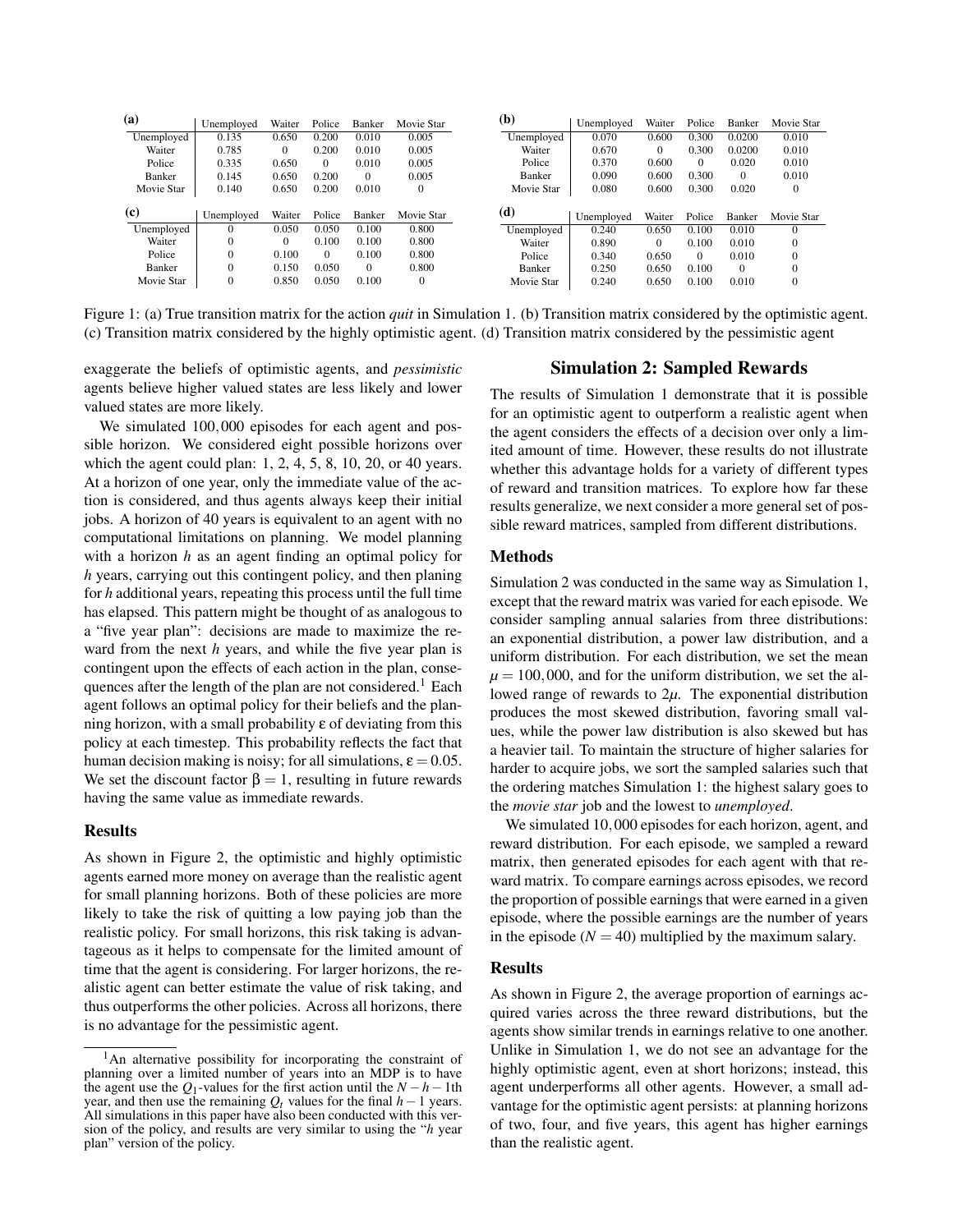

Figure 2: Average proportion of possible earnings acquired by each agent, Simulations 1 and 2. Error bars reflect 1.96 standard errors. (a) Simulation 1: At small horizons, the optimistic and highly optimistic agents earn more than the realistic agent. (b-d) Simulation 2: The proportion of rewards earned varies across sampling distributions, but the relative performance of the strategies remains the same. There is a slight advantage at very small horizons for the optimistic agent, although the highly optimistic agent performs poorly.

### Simulation 3: Sorted Transition Matrices

The previous simulation demonstrated that there is not always an advantage at short horizons for highly optimistic agents, but suggested that some advantage for an optimistic (wishful thinking) bias may exist more generally than in the specific conditions in Simulation 1. One of the difficulties in generalizing from these simulations is that they do not quantify the differences between agents: each of the biases was implemented by hand by altering a specific transition matrix. To quantify different levels of bias and develop a better understanding of how much optimism is useful in what situations, we now generalize the simulations such that both the transition matrix governing the likelihood of attaining particular jobs and the salaries for these jobs are sampled. As in Simulations 1 and 2, we constrain these matrices to pair jobs that are hard to achieve with higher salaries. To implement different levels of bias, we transform the transition matrix such that the agents' beliefs are skewed to be optimistic or pessimistic. By including a parameter in the transformation representing the desired degree of bias, we can determine whether there are advantages to moderate levels of optimism outside of the specific scenario explored in Simulations 1 and 2.

### Methods

The basic structure of Simulation 3 mirrored previous simulations, with forty years for the agent to act and five possible jobs. Both the salary and transition matrices were sampled in this simulation. The sampling of the salaries was the same as in Simulation 2. To construct the transition matrix, we sampled each distribution from a symmetric Dirichlet distribution with parameter α. Larger values of  $α$  favor uniform distributions, while smaller values favor sparse distributions. We let  $\alpha = 0.01, 0.1, 1, 10$ . To ensure that harder to achieve jobs have higher salaries, we sort the transition matrix such that for each row, the transition probabilities decrease as the salaries increase.

Different levels of wishful thinking are introduced into this simulation through a bias parameter γ. The transition matrices assumed by biased agents are tied to the rewards associated with different states. The perceived likelihood of tran-

sitioning to state  $s'$  after quitting  $s$  is proportional to the true probability of reaching *s'* from *s* multiplied by the salary of *s'* raised to the power of γ:

$$
p_{\text{bias}=\gamma}(s'|s, a = \text{quit}) \propto p(s'|s, a = \text{quit}) \cdot R(s')^{\gamma}
$$
 (2)

where  $p(s'|s, a =$ quit) is the true transition probability. When  $\gamma = 0$ , there is no bias: the agent's beliefs are the same as the true transition matrix. When  $\gamma > 0$ , the agent is optimistic: states with larger salaries will be deemed more probable outcomes than in reality, while states with smaller salaries will be deemed less probable. When  $\gamma < 0$ , the opposite occurs, resulting in a pessimistic agent. γ with larger magnitudes result in greater degrees of optimism or pessimism. We considered  $\gamma = -5, -1, 0, 1, 5.$ 

We simulated 10,000 episodes for each horizon,  $\alpha$ ,  $\gamma$ , and reward distribution. As in Simulation 2, we record the proportion of possible earnings earned in each episode to enable comparison across episodes with different rewards.

#### Results

The results of the simulations are similar across the three reward distributions: as in Simulation 2, the absolute proportion of rewards earned does vary, but the strategies' performance relative to one another remains the same. We thus show only the results of the exponential distribution in Figure 3. As this figure shows, the benefits of a bias towards optimism are dependent on the characteristics of the transition matrix. When distributions are very sparse, as occurs with small  $\alpha$ , there is little potential to move between jobs, so all strategies perform relatively similarly. With slightly larger  $\alpha = 0.1$ , there is a clear disadvantage for extreme pessimism ( $\gamma = -5$ ) and extreme optimism ( $\gamma = 5$ ); mirroring the results of Simulation 2, the highly optimistic strategy is the worst performing strategy. However, this level of  $\alpha$  also begins showing a limited benefit for a slightly optimistic strategy ( $\gamma = 1$ ), dependent on reward distribution. There is no advantage for the exponential distribution, while the slightly optimistic strategy outperforms the realistic strategy by at least two standard errors for horizons of two and four for the uniform distribution and horizon two for the power law distribu-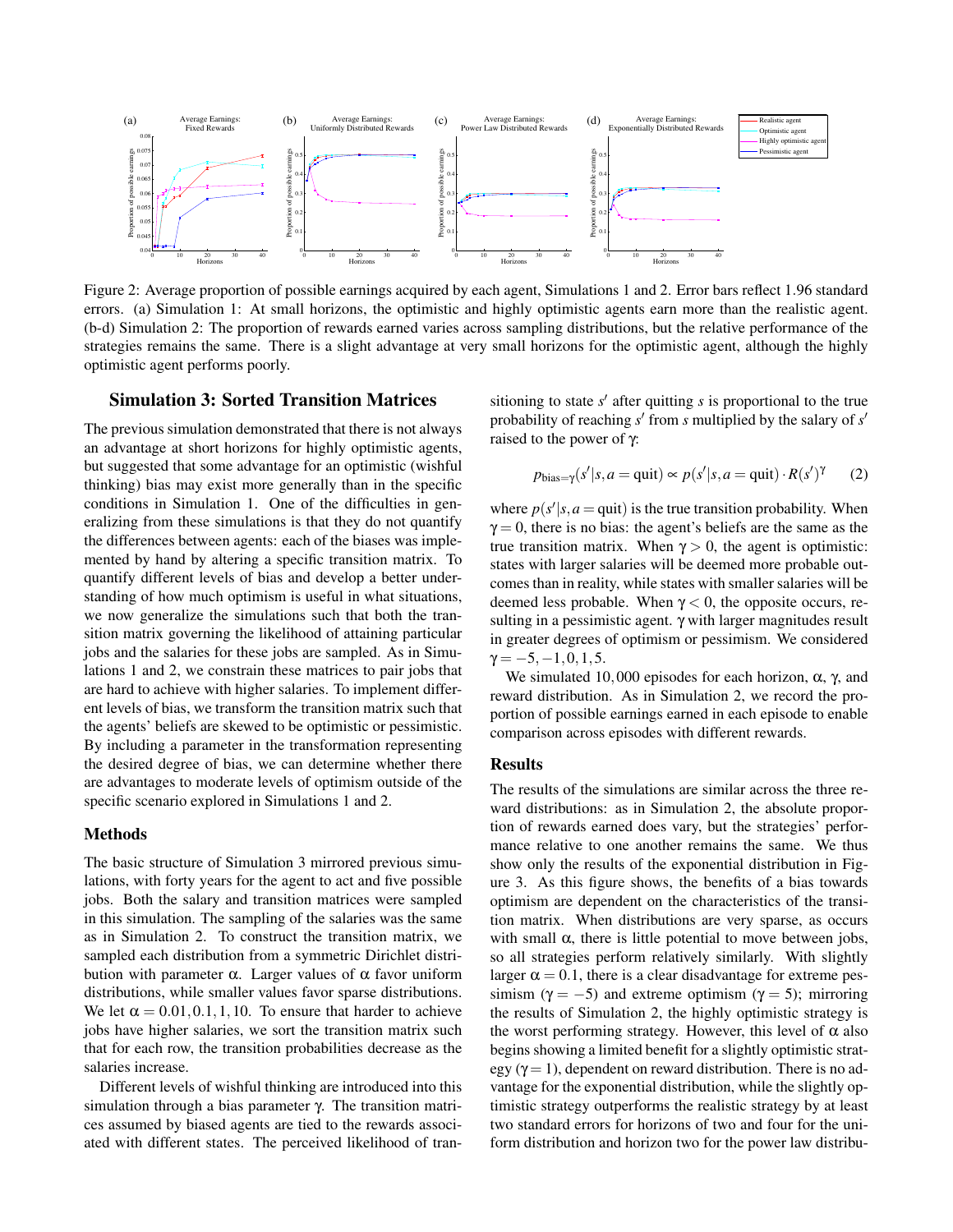

Figure 3: Average lifetime earnings as a proportion of possible earnings in Simulation 3, with rewards sampled from an exponential distribution. γ dictates the degree and direction (optimistic or pessimistic) of the agent's bias. When  $\alpha$  is large enough, optimistic agents ( $\gamma > 0$ ) have an advantage over the realistic agent ( $\gamma = 0$ ) at small horizons. Error bars reflect 1.96 standard errors.

tion. As  $\alpha$  increases further, the benefit to an optimistic strategy also increases. The highly optimistic strategy tends to be best at the lowest horizons, eventually being outperformed by both the slightly optimistic and realistic strategies.

Overall, the results of this simulation suggest that an advantage for optimism in cases with very limited lookahead holds for many more transition and reward matrices than the example in Simulation 1. The effect is strongest where there is non-negligible probability on all possible states, as occurs with the larger  $\alpha$  values, and does not fade even when the transition distributions are unlikely to be skewed ( $\alpha = 10$ ). The advantage for optimism with short horizons across a range of environments suggests that there be many scenarios in which people must make decisions in which a similar advantage holds.

# Simulation 4: General Transition Matrices

In Simulation 3, we ensured that the lowest rewards were paired with the easiest-to-achieve states, mirroring the idea of high paying jobs being in limited supply. However, the results of the non-sparse transition matrices in Simulation 3 suggest that this condition may not be necessary for an optimistic advantage: the non-sparse transition matrices actually resulted in the largest advantage for optimism, even though high reward jobs were not much less likely than other jobs. Our final simulation explores this more general case: is there an advantage for optimism in cases where transition matrices and rewards are unrelated?

### Methods

The methods for this simulation were identical to Simulation 3, except that the transition matrices were not sorted. Thus, if one quits the *banker* job, one might be highly likely to transition to the *movie star* job, while if one quits the *police officer* job, the most likely transition might be to the *waiter* job. As in Simulation 3, we sampled rewards from exponential, power law, and uniform distributions with the same mean, and sampled the transition matrices from a symmetric Dirichlet distribution, considering  $\alpha = 0.01, 0.1, 1, 10$ . The same five agents were used, with biases set using Equation 2.

# Results

The results of Simulation 4 are very similar to those of Simulation 3, demonstrating that the sorting constraint does not have a large impact on relative earnings. Earnings are in general higher in this simulation, reflecting the fact that higher paying jobs are no longer the hardest to achieve. As in Simulation 3, the three reward distributions result in similar relative advantages for optimistic and pessimistic strategies: none of the reward distributions show any advantage for pessimism, but with larger  $\alpha$ , there is a bias for optimistic strategies at short horizons. As shown in Figure 4, smaller horizons with  $\alpha \geq 0.1$  result in advantages for the highly optimistic and slightly optimistic strategies, with greater advantages for  $\alpha$  > 1 and a much more robust advantage for the slightly optimistic strategy. Only at  $\alpha = 0.01$  are the results of Simulation 3 characteristically different than in Simulation 4. In Simulation 3, the sparse, sorted transition matrices meant that the lookahead horizon had very little impact on rewards, as quitting one's job rarely held any possibility of improved salary. In Simulation 4, rewards and transition probabilities are unassociated, so improvements in rewards from longer lookahead are possible. However, this  $\alpha$  still has the smallest range of possible rewards, demonstrating the limited impact of strategies when transition probabilities are sparse.

### **Conclusion**

In this paper, we have explored whether an optimistic or wishful thinking bias can improve performance when agents have limited foresight into the consequences of their actions. Using Markov decision processes, we have shown that when the horizon an agent can consider when planning is relatively limited compared to the true time horizon of a task, some bias towards optimism results in higher total reward. As the horizon that the agent can consider increases, the gain for an optimistic policy decreases, and optimism eventually becomes detrimental to performance. Overall, these results demonstrate the possibility that wishful thinking could be a computational heuristic for improving performance rather than simply a mistake in people's reasoning.

Our model provides a proof of concept for the possibil-